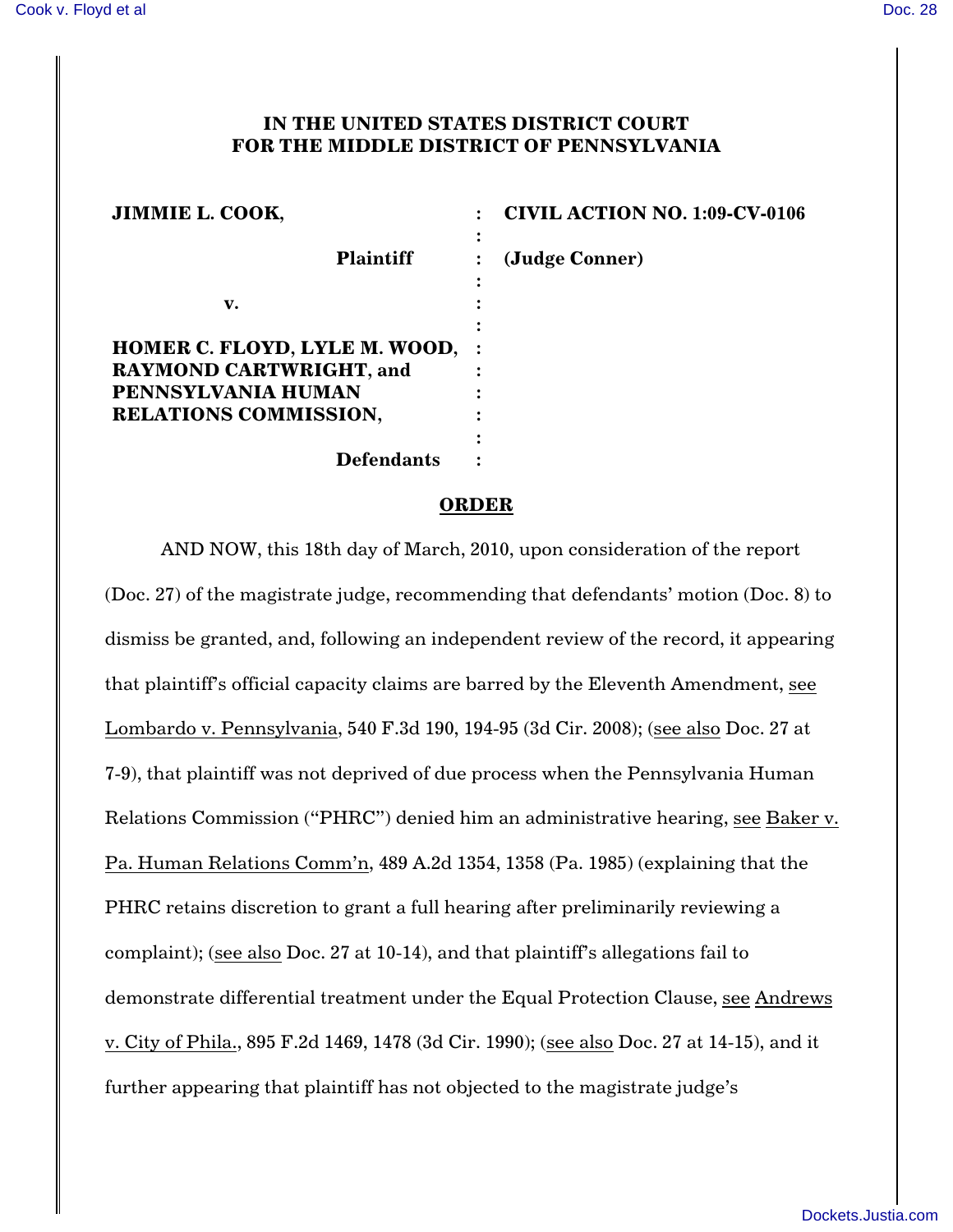recommendation that the motion to dismiss be granted, and that there is no clear error on the face of the record,<sup>1</sup> see Nara v. Frank,  $488$  F.3d  $187$ ,  $194$   $(3d$  Cir.  $2007)$ (explaining that "failing to timely object to [a report and recommendation] in a civil proceeding may result in forfeiture of *de novo* review at the district court level"), it is hereby ORDERED that:

- 1. The report and recommendation (Doc. 27) of the magistrate judge is ADOPTED. The motion (Doc. 8) to dismiss is GRANTED. All claims against defendants are DISMISSED. Leave to amend is denied as futile. Grayson v. Mayview State Hosp., 293 F.3d 103, 108 (3d Cir. 2002).
- 2. Plaintiff's motions for summary judgment (Doc. 20) and for subpoena of documents (Doc. 22) are DENIED as moot.

<sup>&</sup>lt;sup>1</sup> When parties fail to file timely objections to a magistrate judge's report and recommendation, the Federal Magistrates Act does not require a district court to review the report before accepting it. Thomas v. Arn, 474 U.S. 140, 149 (1985). As a matter of good practice, however, the Third Circuit Court of Appeals expects district courts to "afford some level of review to dispositive legal issues raised by the report." Henderson v. Carlson, 812 F.2d 874, 878 (3d Cir. 1987). The advisory committee notes to Rule 72(b) of the Federal Rules of Civil Procedure indicate that "[w]hen no timely objection is filed, the court need only satisfy itself that there is no clear error on the face of the record in order to accept the recommendation." FED. R. CIV. P. 72(b) advisory committee's note; see also Henderson, 812 F.2d at 878-79 (stating that "the failure of a party to object to a magistrate's legal conclusions may result in the loss of the right to *de novo* review in the district court"); Tice v. Wilson, 425 F. Supp. 2d 676, 680 (W.D. Pa. 2006) (holding that when parties do not object to a report and recommendation, the court's review is conducted under the "plain error" standard, pursuant to which "the error must have been 'clear' or 'obvious' and seriously affect[s] the fairness or integrity of the judicial proceedings"); Cruz v. Chater, 990 F. Supp. 375, 375-78 (M.D. Pa. 1998) (holding that the district court is limited to ascertaining whether there is "clear error on the face of the record"); Oldrati v. Apfel, 33 F. Supp. 2d 397, 399 (E.D. Pa. 1998) (holding that the court will review an unobjected-to report for "clear error"). The court has reviewed the magistrate judge's report and recommendation in accordance with this Third Circuit directive.